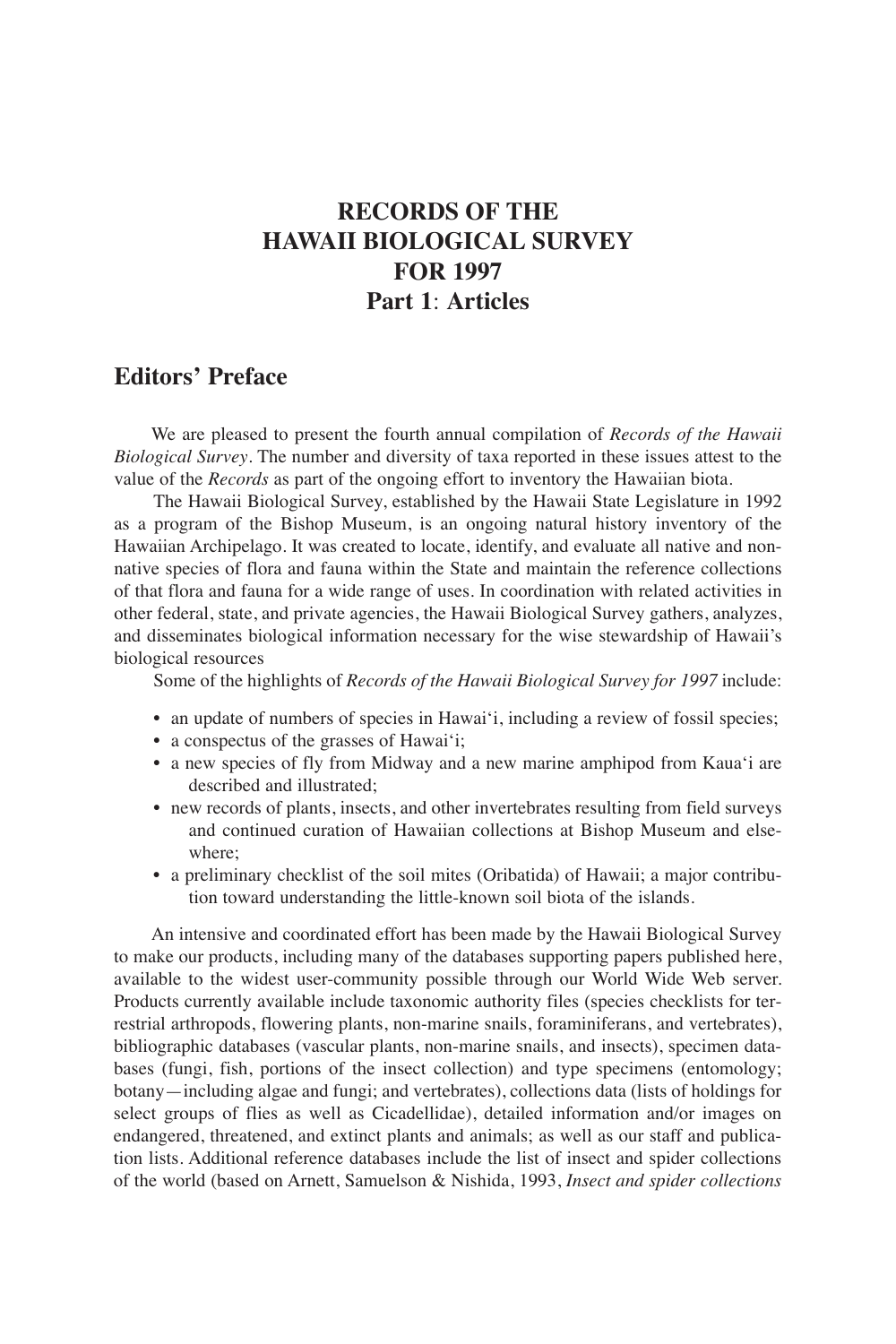*of the world*) with links to web pages where known. As a supplement to *HBS Records for 1997*, our web server also includes the long lists of various fossil taxa occurring in Hawai'i that could not be printed in these volumes due to space restrictions. These lists can be viewed at:

http://www.bishop.hawaii.org/bishop/HBS/lists/

## **Our Main Web Addresses**:

Hawaii Biological Survey Home Page http://www.bishop.hawaii.org/bishop/HBS/

Bishop Museum Entomology Home Page http://www.bishop.hawaii.org/bishop/ento/

Hawaii Biological Survey Databases http://www.bishop.hawaii.org/bishop/HBS/hbsdbhome.html

Hawaii Endangered and Threatened Species Web Site http://www.bishop.hawaii.org/bishop/HBS/endangered/

"Insect and Spider Collections of the World" Home Page http://www.bishop.hawaii.org/bishop/ento/codens-r-us.html

The *Records of the Hawaii Biological Survey for 1997* were compiled with the assistance of George Staples (botany), Robert Cowie (malacology), Lucius Eldredge (invertebrate zoology, marine zoology), and Gordon Nishida (entomology), who edited papers in their disciplines; and was partially supported by a grant from the John D. and Catherine T. MacArthur Foundation. Many of the new records reported here resulted from curatorial projects funded by the National Science Foundation and field surveys funded by U.S. Geological Survey Biological Resources Division (formerly National Biological Service), U.S. Fish and Wildlife Service, U.S. Department of Defense Legacy Program, and the Hawaii Department of Land and Natural Resources.

We encourage authors with new information concerning flora or fauna occurring in the Hawaiian Islands to submit their data to us for consideration for publication in the next *Records.* Information on submission of manuscripts and guidelines for contributors may be obtained on the web (via pdf format) at:

http://www.bishop.hawaii.org/HBS/guidelines.pdf

or by mail from: Hawaii Biological Survey, Department of Natural Sciences, Bishop Museum, 1525 Bernice Street, Honolulu, Hawai'i 96817, USA.

> *——N.L. Evenhuis & S.E. Miller, editors*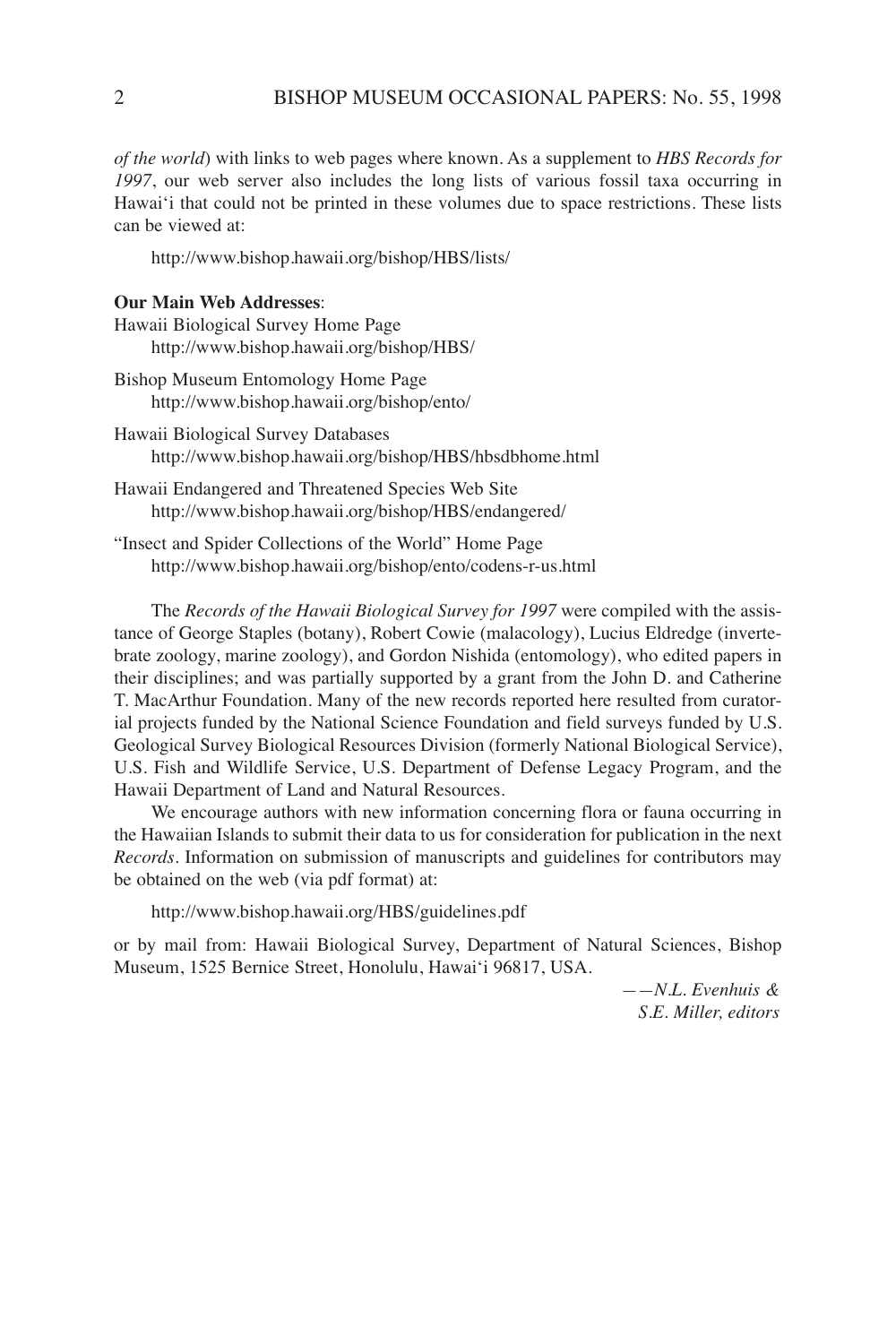# **Notes on Two Alien Taxa of** *Rumex* **L**. (**Polygonaceae**) **Naturalized in the Hawaiian Islands**<sup>1</sup>

SERGEI L. MOSYAKIN (M.G. Kholodny Institute of Botany, National Academy of Sciences of Ukraine, 2 Tereshchenkivska Str., Kiev, 252601, Ukraine) & WARREN L. WAGNER<sup>2</sup> (Department of Botany, MRC-166, National Museum of Natural History, Smithsonian Institution, Washington, D.C. 20560, USA)

During his stay at the National Museum of Natural History, Smithsonian Institution, Washington DC (US), in October 1995, the senior author studied specimens of alien taxa of the genus *Rumex* L. (Polygonaceae) collected in the Hawaiian Islands. As a result of these studies, 2 taxa new for the archipelago were discovered in the US collections, and among the BISH specimens sent on loan, one of which (*Rumex conglomeratus* Murray) was briefly reported in last year's *HBS Records* (Wagner *et al.*, 1997)*.* Here we report an additional subspecies of *R. crispus* naturalized in the archipelago, give descriptions of both species, and provide a revised key to all of the species of *Rumex* in the Hawaiian Islands. Abbreviations in the key follow Wagner *et al.* (1990).

#### *Rumex conglomeratus* Murray, Prodr. Stirp. Goetting: 52. 1770.

Vernacular names: clustered dock, clustered green dock.

Erect perennial herbs, normally glabrous (or occasionally lower surface of leaves indistinctly papillose along veins); stems 3–8(-12) dm long, branched in the upper 2/3 (sometimes branched with several stems from the base). Basal and lower cauline leaves oblong-lanceolate, obovate-lanceolate, or lanceolate, normally (5-)10–30 long, 2.0–6.0 cm wide; base broadly cuneate, rounded or truncate (rarely subcordate); apex subacute (occasionally obtuse); margin entire to weakly undulate. Inflorescences terminal, lax, interrupted, broadly paniculate, occupying the upper 2/3 of the stem; branches of inflorescence simple or nearly so; almost all but uppermost verticils with subtending leaves (panicle leafy at least in lower 2/3 of its length). Flowers usually perfect, ca. 10–20 in dense remote verticils. Pedicels slender, short (ca. 1–4(-5) mm long, i.e. about as long as valves, or slightly longer), articulated in the proximal 1/3 or occasionally near the middle; articulation distinctly swollen. Valves (inner tepals) at maturity oblong-lanceolate, oblong, lingulate, ca. twice as long as wide, 2–3 mm long, usually 1–1.6 mm wide; base cuneate or truncate, apex obtuse; margins entire; tubercles 3, equal or subequal in size. Nuts (achenes) dark reddish-brown, ca. 1.5–1.8 mm long, 1.0–1.4 mm broad. 2 n = 20 (Jaretzky, 1928; A. Love, 1986).

This species is native to Europe, western and southwestern Asia and northernmost Africa (Rechinger, 1958, 1964). It is also widely naturalized in many regions of the world. For example, it is comparatively widely distributed and completely naturalized in North America, mostly in the eastern part of the United States and along the Pacific Coast from southern British Columbia (Canada) to Mexico (for more details see Rechinger, 1937; Dawson, 1979). Judging from available herbarium specimens (consulted in GH, MO, NY, and US), it seems to be quite common in California, coastal regions of Oregon and Washington.

*Rumex conglomeratus*, together with the closely related *R. sanguineus* L., belongs to *Rumex* subgen. *Rumex* sect. *Rumex* subsect. *Conglomerati* Rech. f. (Rechinger, 1937). This subsection is very close to subsect. *Obtusifolii* Rech. f. (Rechinger, 1937). Hybrids *R. conglomeratus* · *R. obtusifolius* L.  $(R. \cdot d$ *ufftii* Hausskn.) and  $R.$  *conglomeratus* ·  $R.$ *crispus* L. (*R.* · *sagorskii* Hausskn.) are known from Europe and could be expected in the Hawaiian Islands where the naturalized ranges overlap. *Rumex conglomeratus* is often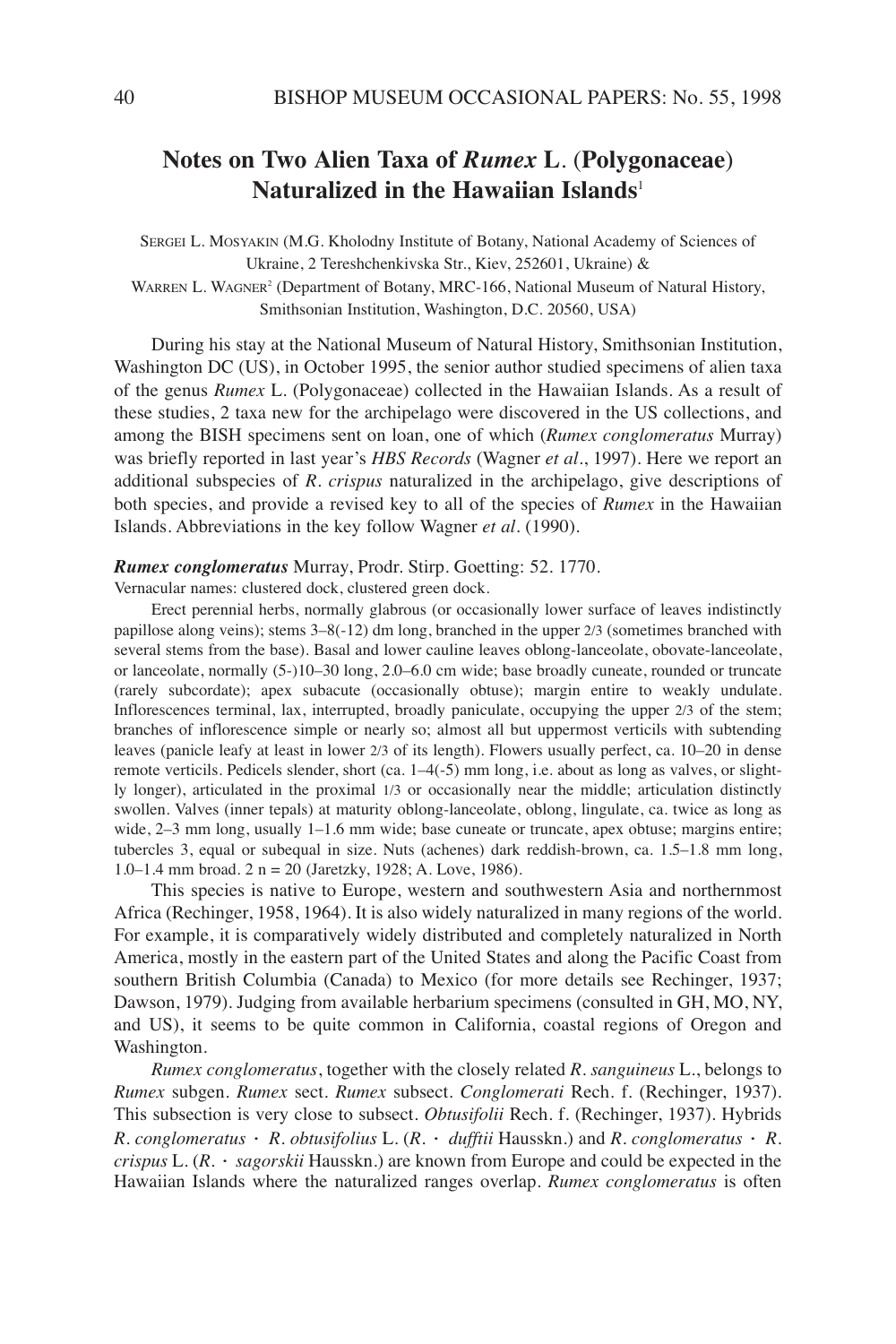confused with immature specimens of *R. obtusifolius*, since young valves of the latter usually have very indistinct teeth, and their shape is similar to that of *R. conglomeratus*. Due to that occasional confusion, distribution of *R. conglomeratus* in North America is in need of additional study; some of the literature records for it may in fact refer to young specimens of the more common species, *R. obtusifolius*.

Within its native range in Eurasia *Rumex obtusifolius* is differentiated into several subspecies: the predominantly western *R. obtusifolius* subsp. *obtusifolius,* the eastern subsp. *sylvestris* (Wallr.) Rech. f., an intermediate central European subsp. *transiens* (Simonkai) Rech. f., and a montane subsp. *subalpinus* (Schur) Simonk. (for more details see Cavers & Harper, 1964; Lousley & Kent, 1981; Rechinger, 1958, 1964). As correctly noted in Wagner *et al.* (1990), only the typical subspecies is known from the archipelago so far. However, the second subspecies is occasionally known as introduced in North America, and could be found in Hawai'i in the future.

*Material examined.* **KAUA'I**: Koke'e State Park, Mohihi Rd. near Camp Sloggett, disturbed roadside; ca. 1100 m, 26 May 1984, *W. L. Wagner et al. 5370* (US [2 ]).

*Rumex crispus* L. subsp. *fauriei* (Rech. f.) Mosyakin et W. L. Wagner, **comb**. **et stat. nov**. *Rumex fauriei* Rech. f., in Feddes Repert. Sp. Nov. 33: 358. 1934. Type: Insula Sachalien, circa Korsakof, 28 August 1908, *Faurie 652* (holotype, G; isotypes, W, LE!).

*Rumex crispus* (vernacular names: curly dock, yellow dock) is notorious for its extremely wide morphological variability, high ecological plasticity, and almost cosmopolitan distribution. Originally native probably only to temperate Eurasia, now this species occurs almost everywhere in the world. Not surprisingly, numerous infraspecific taxa and segregate species were described within *R. crispus* s. l. Many of these taxa appear to represent minor or populational variation of no taxonomic significance. These variants are apparently not confined to any particular geographical area. However, there are other patterns within the overall variation within the *R. crispus* complex that are geographical and/or ecological races, and these deserve recognition at the subspecies level. For example, in the second edition of *Flora Europaea*, 3 subspecies were recognized within *R. crispus* (Stace, 1989; Rechinger, 1993). In Asian material of *R. crispus* s. l., Rechinger (1949) recognized 6 varieties; however, he did not cite any specimens of *R. crispus* from Japan, but noted that the Japanese plants with smaller, more acute valves, longer pedicels, and smaller achenes most probably belongs to *R. fauriei* Rech. f. *Rumex fauriei* was described from the southernmost part of Sakhalin Island, near Korsakov as a species closely related to *R. crispus*. As discussed below, we here treat this entity as a subspecies of *R. crispus*. According to Rechinger (1949), the diagnostic characters for distinguishing these 2 taxa are: 1) *R. crispus*: "Valvae 3.5–5(-6.5) mm longae et latae, valde variabiles, rotundato- vel oblongo-cordatae, plerumque obtusae rarius acutiusculae. Nux (2-)2.5–3(-3.5) mm longa. Pedicelli perigonio ca. duplo longiores" 2) *R. fauriei*: "Valvae 3–3.5(-4) · 2–3 mm, ovatovel subcordato-triangulares acutae. Nux 2.5 mm longa. Pedicelli tenuissimi perigonio 2–3-plo longiores". The only specimens of *R. fauriei* cited by Rechinger in the 2 mentioned publications were the type collection and additional collection from the Kurils ("Shikotan, *Ohwi 1139*, in herb. Ups."). No particular localities of this taxon were cited for Japan or China. Apparently because of this *R. fauriei* has been generally ignored in the Japanese and Chinese floras and manuals, or, at best, cited as a synonym of *R. crispus* or *R. japonicus* Houtt. [= *R. crispus* var. *japonicus* (Houtt.) Makino; *R. crispus* subsp. *japon-*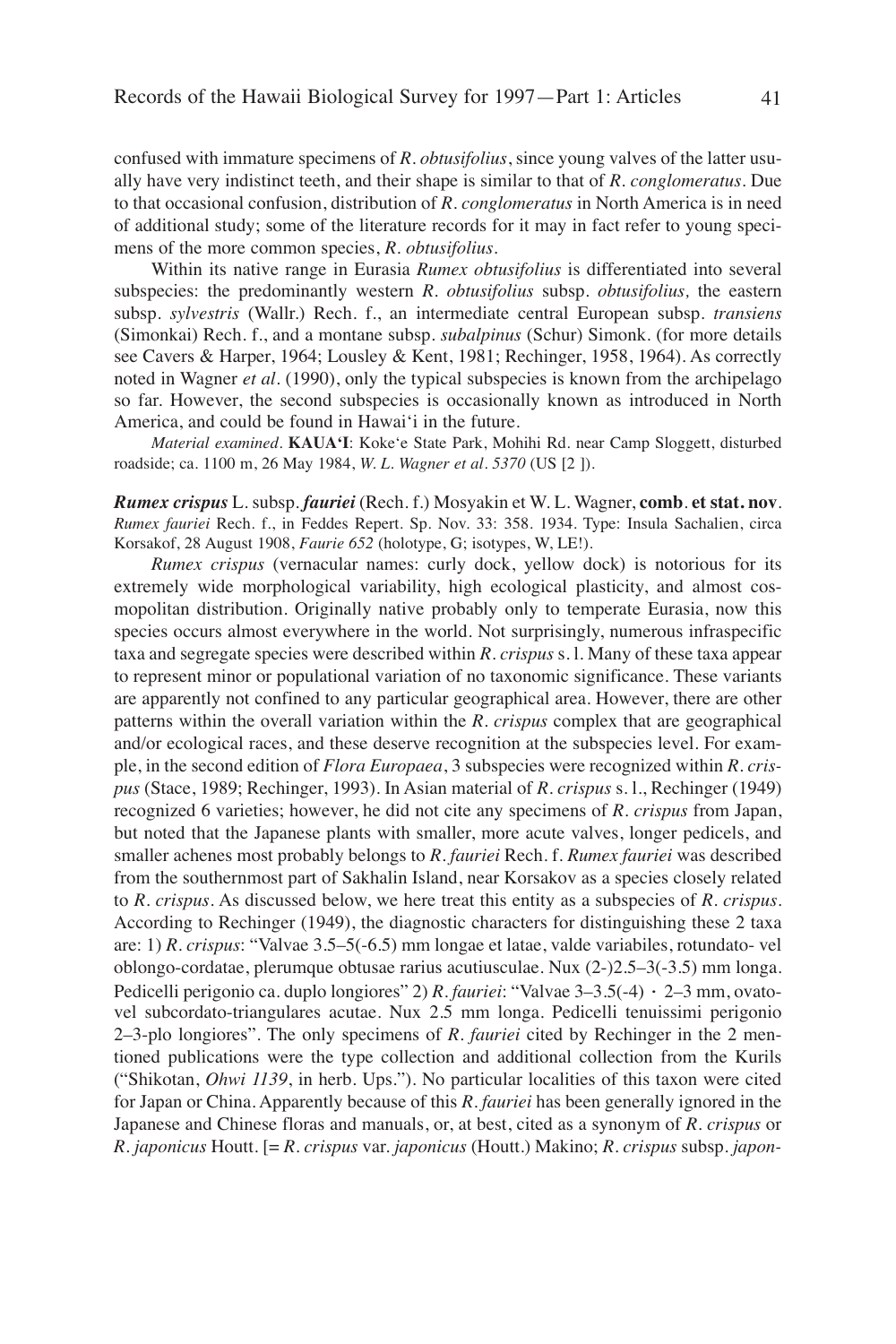*icus* (Houtt.) Kitamura]. However, *R. japonicus* is a species more closely related to *R. stenophyllus* Ledeb. than to *R. crispus*, and can be distinguished from the latter in having fruiting valves minutely but distinctly dentate in the upper half, as well as by its broader leaves with cordate or abruptly truncate base. There is no doubt that native specimens identical with *R. fauriei* are known from Japan, as well as from eastern China.

In Russian botanical literature the status of *R. fauriei* was also rather uncertain. Voroshilov (1966) accepted *R. fauriei* as a distinct species and, following Rechinger's description, distinguished it from *R. crispus* by its "valves ovate or narrowly triangularovate, subacute at apex; pedicels 2–3 times as long as valves" (Voroshilov, 1966: 159), when the typical *R. crispus* has "valves ovate-orbicular or broadly ovate, obtuse or subacute at apex; pedicels less than 2 times as long as valves". Subsequently (Voroshilov, 1982), he changed his opinion and reduced *R. fauriei* to synonymy of *R. crispus.* However, he noted that "plants from Sakhalin and Kuril Islands differ from the western plants [. . .] in having smaller fruiting valves 3–3.5 mm long, slightly erose at margins". The last character (erose margins of valves) is not peculiar to *R. fauriei* s. str. The species rank for *R. fauriei* in the Russian Far East was restored by Tzvelev (1987, 1989), who also reported it for the "Sino-Japanese region", evidently after consulting some East Asian specimens deposited at LE. In the key and descriptions, Tzvelev has somewhat modified diagnostic characters of *R. fauriei*, and noted its narrower leaves (as compared to those of *R. crispus* s. str.), as well as tubercle being developed usually only at 1 of the 3 fruiting valves (this character is peculiar also for *R. crispus* var. *unicallosus*).

In our opinion, the size of valves and achenes in *R. crispus* subsp. *fauriei* is not the most essential character that distinguishes it from *R. crispus* subsp. *crispus*. For example, the cultivated Hawaiian specimen (*Staples & Kadowaki 892,* BISH) and also some Japanese and eastern Chinese plants have valves ca. (3.7-)4(-4.5) mm long, more or less subacute to almost obtuse at apex. However, many native East Asian specimens of the *R. crispus* aggregate share such distinctive combinations of characters as comparatively long pedicels, lax inflorescences with remote whorls, leaves almost flat, or at least not so undulate at margins as in *R. crispus* s. str. In addition, all leaves are narrow, usually narrowly lanceolate, lanceolate-linear or even linear (especially in the inflorescence). This morphotype is strikingly different in habit from the typical European *R. crispus*, as well as from most of its ecological forms found among weedy cosmopolitan strains of the species. Individual characters of *R. crispus* s. str. and *R. fauriei* often intergrade into each other, and intermediate forms do occur in the regions where these taxa are sympatric. Because of that, we believe that species status for *R. fauriei* is hardly appropriate. At the same time, it definitely represents a morphotype (geographical race) confined to the clearly outlined geographical area in Far East, and it is therefore appropriate to treat it as a subspecies. Since it is hardly possible now to find any species of *Rumex* that is not sympatric, at least partly, with the synanthropic *R. crispus* s. str. (most probably introduced in the Far East), the intermediate forms connecting subsp. *crispus* and subsp. *fauriei* possibly developed as a result of hybridization between these taxa.

Apparently, *R. crispus* subsp. *fauriei* was introduced to Hawai'i from East Asia either intentionally, being brought as a medicinal plant by Japanese or Chinese immigrants, or accidentally, in ship ballast, with agricultural products, seeds of cultivated plants, etc. Its present status in the Hawaiian flora is rather uncertain and needs additional study.

*Material examined.* **LÄNA'I**: Kaiholena, 17 Mar 1914, *G. C. Munro 284, 309* (BISH); Lalakoa,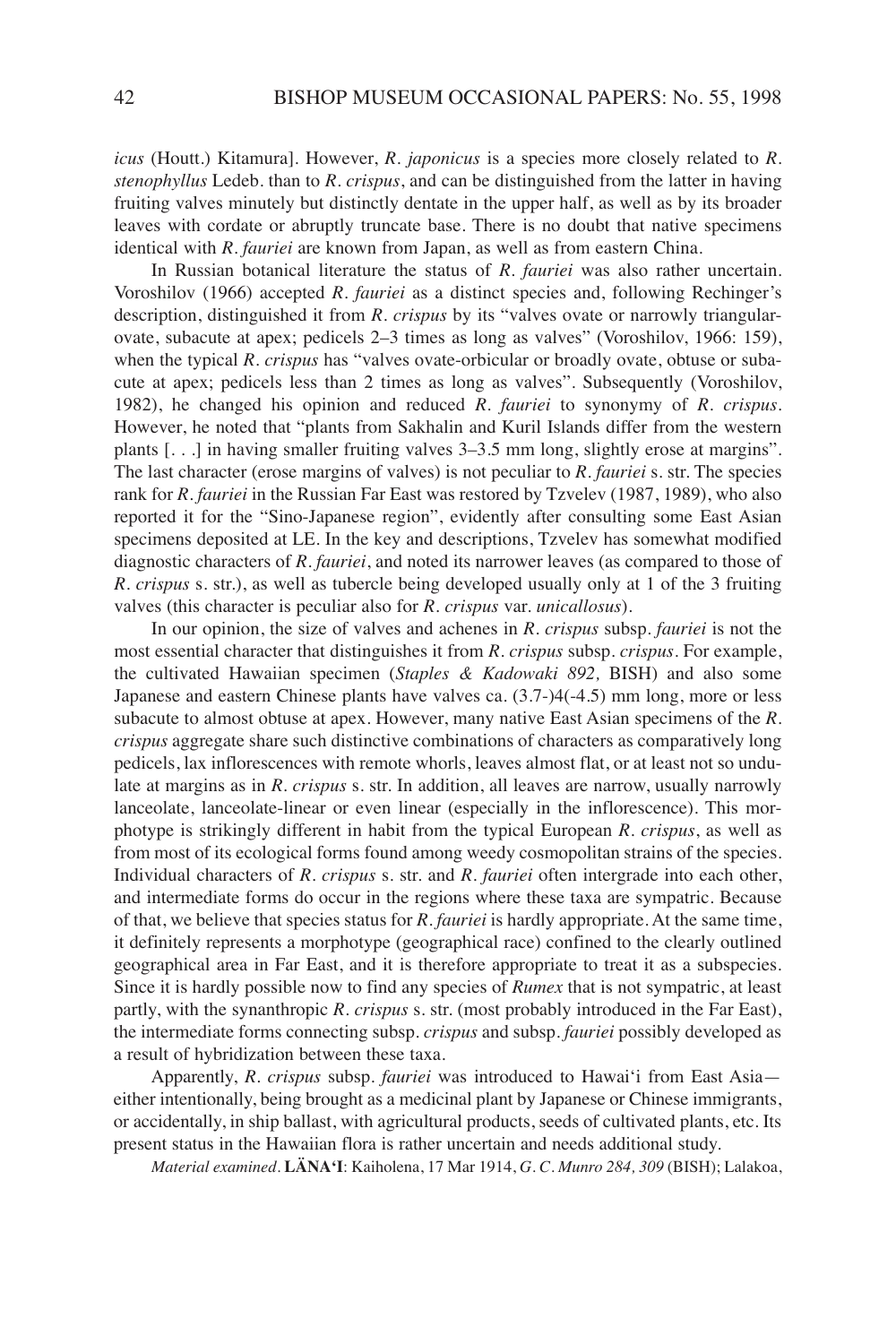1700 ft. 13 Jan 1930, *G. C. Munro 502* (BISH). **O'AHU**: Honolulu, Mänoa Valley, grounds of H.L. Lyon Arboretum, 3860 Mänoa Rd., cultivated in Herb Garden, said to be used medicinally by Chinese, 6 May 1993, *G. Staples & A. Kadowaki 892* (BISH).

Most of the specimens of *R. crispus* collected in the Hawaiian Islands deposited at BISH belong to the typical *R. crispus* subsp. *crispus*. However, 2 additional noteworthy specimens are discussed here.

The first specimen is represented by a small portion of fruiting inflorescence, 1 deformed basal (or lower cauline) leaf, and small young rosette with a portion of caudex. Judging from the size of fruiting valves (ca. 4.0–5.5 mm long and broad), the plant could be *R. patientia* L. However, the material is insufficient for exact identification, since specimens with comparatively large valves occasionally occur among southern forms of *R. crispus* as well.

*Material examined.* **LÄNA'I**: Dole Pineapple Plantation, weed in new land to be planted with pineapples in 1964, 14 Aug., *J. W. Smith, Jr. s.n.* (BISH).

The second specimen evidently belongs to *R. crispus*, but has unusually large, unequal subglobose or ovate tubercles with minutely punctate surface. The largest tubercles in most of flowers reach ca. 2.2–2.6 mm long, and are almost as broad as valves. Very large tubercles often occur in littoral (coastal) or alluvial (riparian) taxa of *Rumex*. This character may be regarded as an adaptation to hydrochory (i.e. dispersal of diaspores by water). Large tubercles, often subequal to fruiting valves, are typical for coastal docks belonging to different infrageneric taxa. For example, in the section *Axillares* Rech. f. subsect. *Salicifolii* Rech. f., very large tubercles are found in *R. pallidus* Bigel. (coastal marshes and dunes, sandy and rocky beaches from Newfoundland to Massachusetts), *R. crassus* Rech. f. (Pacific coast in California and Oregon), *R. transitorius* Rech. f. (along the Pacific coast from northern half of California to southern Alaska). Parallel forms with large tubercles are known also in the section *Rumex* subsect. *Maritimi* Rech. f.: *Rumex persicarioides* L. (coastal regions from Quebec to New York), and *R. ochotskius* Rech. f. (Far East from northern Japan to the Okhotsk Sea region, especially Sakhalin and Kuril Islands). Infraspecific taxa of *R. crispus* with large tubercles, namely subsp. *littoreus* (Hardy) Akeroyd and subsp. *uliginosus* (Le Gall) Akeroyd are known in the coastal regions of western Europe (see Lousley & Kent, 1981; Stace, 1989; Rechinger (revised by Akeroyd), 1993). The Hawaiian plant is very similar in its characters to the *R. crispus* subsp. *littoreus* and indeed may be a collection of it introduced to the archipelago.

*Specimen examined.* **O'AHU**: Honolulu, Liliha Street, garden of Annie Ho (plant used to cure sprains), Jun 1932, *Amy Suehiro s.n.* (BISH).

#### **KEY TO SPECIES OF** *RUMEX* **IN THE HAWAIIAN ISLANDS**

- 1. Shrubs, subshrubs, or scandent shrubs (lianas), usually woody at least near the base; stems normally with regular, leafy axillary shoots that tend to develop secondary axillary inflorescences (often overtopping primary ones) [*Rumex* subgen. *Rumex* sect. *Axillares* Rech. f.] (2).
- 1. Perennial herbs; stems mostly erect, solitary or several from the base, not branching below terminal paniculate inflorescence, usually without axillary shoots (4).
- 2(1). Leaves usually undulate, bases of lower leaves cordate (sometimes on Nihoa upper leaves with bases broadly cuneate); the 2 sides of a single arm of a mature nut subparallel, the angle very narrowly acute; margins of arms of mature nuts without a conspicuous rim; plants usually at least sparsely pubescent, sometimes glabrous; N, K, O *.... R. albescens* Hillebrand
- 2. Leaves flat or only slightly undulate, bases of lower leaves broadly cuneate to truncate (sometimes on Maui and Moloka'i subcordate); the 2 sides of a single arm of a mature nut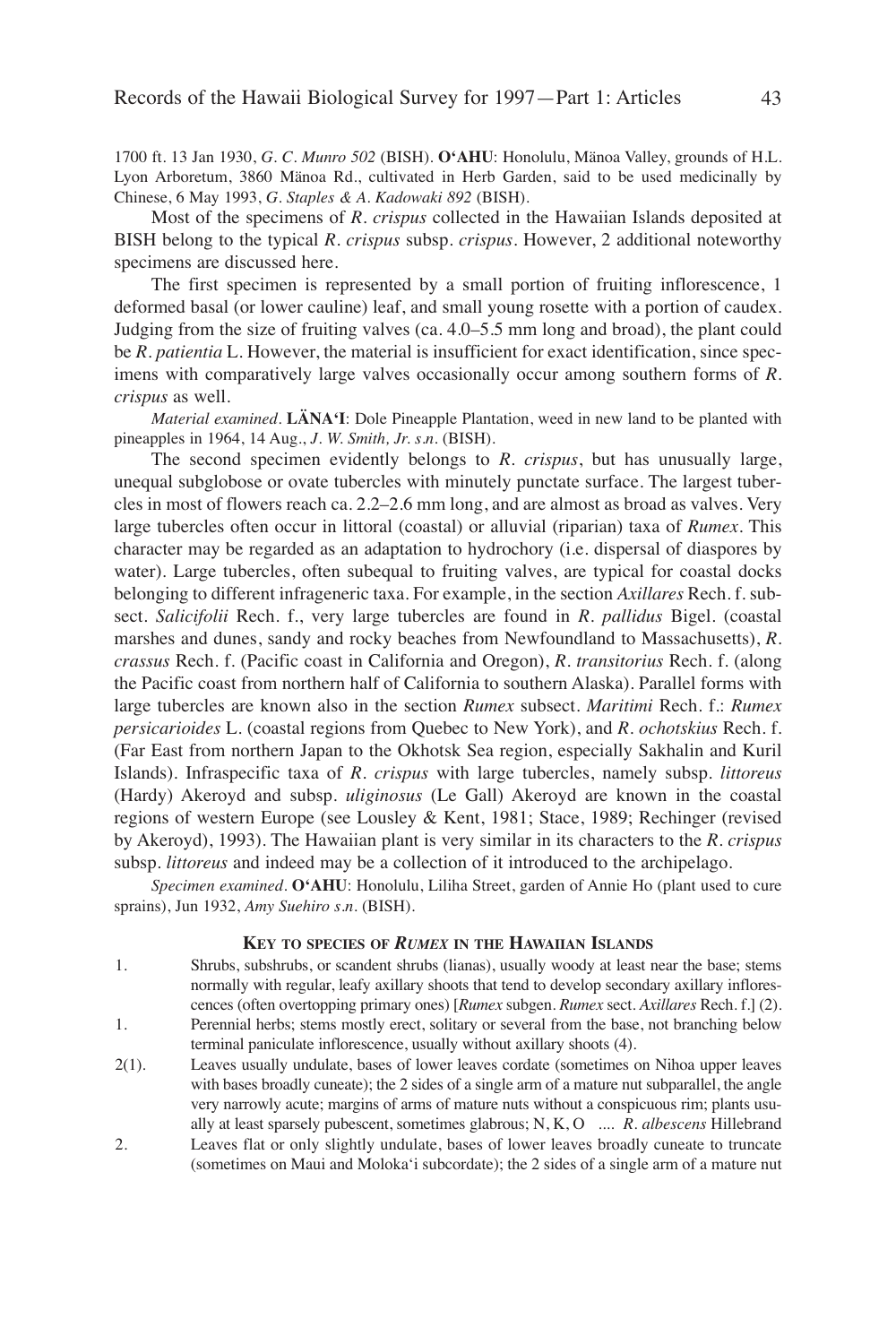## 44 BISHOP MUSEUM OCCASIONAL PAPERS: No. 55, 1998

distinctly diverging, the angle ca. 45°; margins of arms of mature nuts with a conspicuous rim; plants glabrous or occasionally (Hawai'i) pubescent in the inflorescence (3).

- 3(2). Erect shrubs, stems 7–10 dm long; leaves thick and somewhat glossy; inflorescences green or yellowish green, relatively narrow and erect; on lava flows, H **..........................** *................................................................................. R. skottsbergii* Degener & I. Degener 3. Scandent shrubs or lianas, stems (8-)20–200 dm long; leaves not especially thick (or sometimes relatively thick in open areas and at high elevations on East Maui and Mauna Kea, Hawai'i), dull; inflorescences red or rarely green and sometimes tinged red, open and spreading, usually pendent (or often erect in high elevation populations on Maui and Mauna Kea, Hawai'i); usually in woodland or forest, Mo, M, H *.......... R. giganteus* W. T. Aiton
- 4(1). Plants dioecious (rarely polygamo-monoecious); flowers unisexual. Basal and lower cauline leaves normally hastate at base, with spreading acute lobes. Pedicel with evident articulation near the base of perianth segments. Inner perianth segments (valves) not enlarged at maturity, or rarely with barely visible free wing not more than 0.1–0.2 mm broader than achene; margins entire; tubercles absent. [*Rumex* subgen. *Acetosella* (Meisn.) Rech. f.] *................................................................................ Rumex acetosella* L.
- 4. Plants monoecious [extremely rarely dioecious specimens occur in some species]; flowers normally bisexual, or sometimes bisexual and unisexual within the same inflorescence. Leaves usually not hastate or sagittate. Pedicel normally articulated near the middle, or in the basal half. Valves clearly enlarged at maturity, evidently broader and longer than achene; margins entire or variously dentate; tubercles present or absent (5).
- 5(4). Valves triangular, with 3–5 distinctly hooked teeth on each side; apex also hooked; tubercles absent, or mid-vein indistinctly swollen. *Rumex* subgen. *Rumex* sect. *Rumex* subsect. *Acrancistron* Rech. f. *................................................................... Rumex brownii* Campd. 5. Valves variable, margins entire, indistinctly erose, or dentate, but never with hooked teeth and apex; tubercles usually present (6).
- 6(5). Valves dentate at margins; teeth triangular-subulate, normally at least 0.3 mm long, or longer, often evident even in flowers. *Rumex* subgen. *Rumex* sect. *Rumex* subsect. *Obtusifolii* Rech. f. **...***...................................................................... Rumex obtusifolius* L. 6. Valves entire at margins, or rarely minutely and indistinctly erose (7).
- 7(6). Valves oblong-lanceolate, oblong, lingulate (tongue-shaped), ca. twice as long as wide, entire at margin. [*Rumex* subgen. *Rumex* sect. *Rumex* subsect. *Conglomerati* Rech. f.] *............................................................................................ Rumex conglomeratus* Murray 7. Valves suborbicular, ovate, or ovate-triangular, ca. as long as wide (or at least always distinctly less than twice as long as wide), entire or indistinctly erose at margin. [*Rumex* sub-

gen. *Rumex* sect. *Rumex* subsect. *Crispi* Rech. f.] **............***.................... Rumex crispus* L.

## **Acknowledgments**

Two visits of Sergei Mosyakin to the US herbarium (October 1995, September 1997) were made possible through the generous support of the Smithsonian Institution (Short-Term Visitor Program), which is gratefully acknowledged. Authors are also grateful to the staff of the Flora of North America Project at the Missouri Botanical Garden (MO) for their kind support during recent visits of Sergei Mosyakin to the USA. Kind assistance and cooperation of the staff of herbaria mentioned in the article (BISH, KW, LE, MO, NY, US) is greatly appreciated. Thanks are also due to Stanwyn G. Shetler (US), Nancy R. Morin (MO, presently at the AABGA), and George Staples, Derral Herbst, and Clyde Imada of BISH for their help and encouragement; to Helen Jeude (MO) for her comments on the style of the manuscript.

### **Literature Cited**